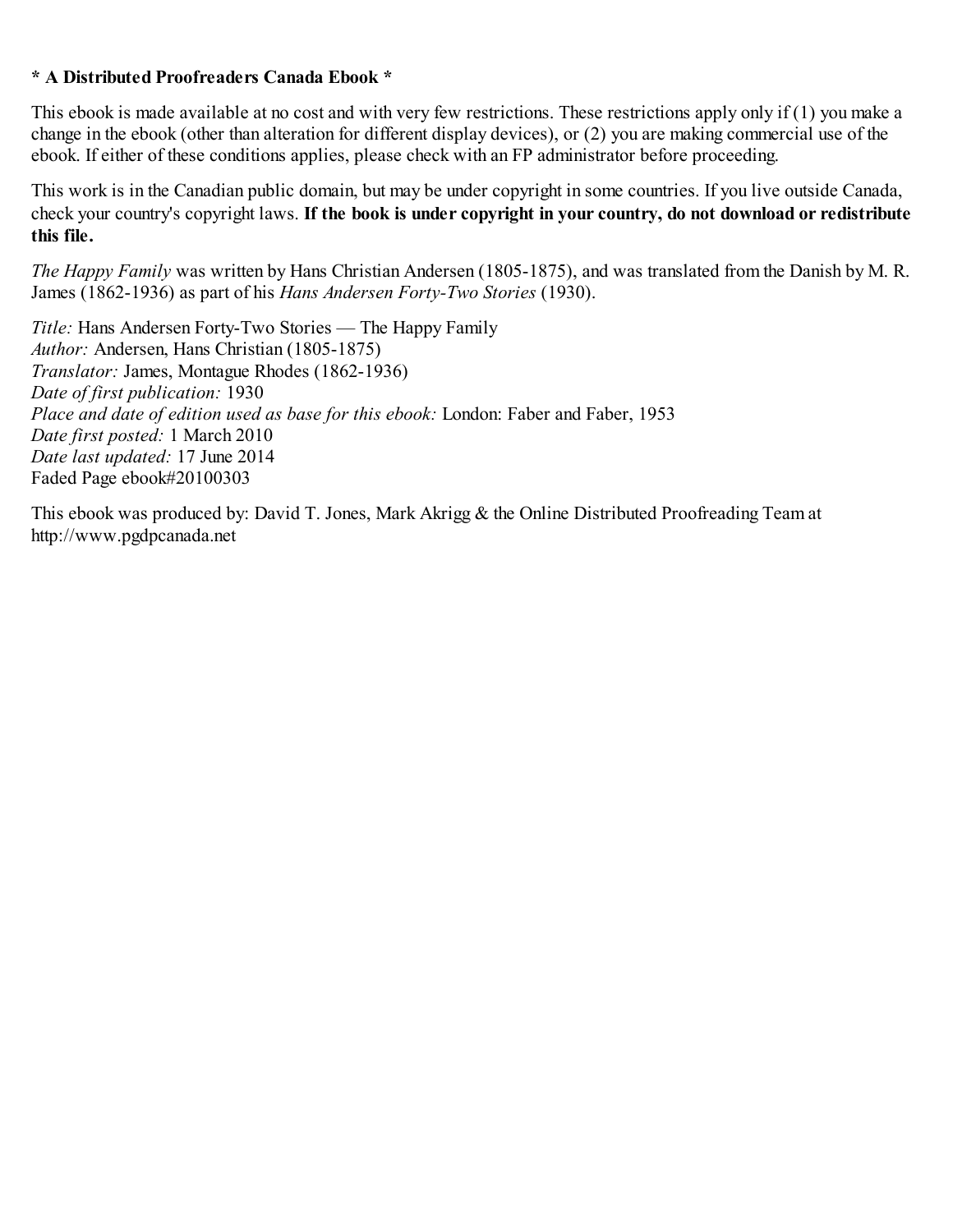## **The Happy Family**

**by**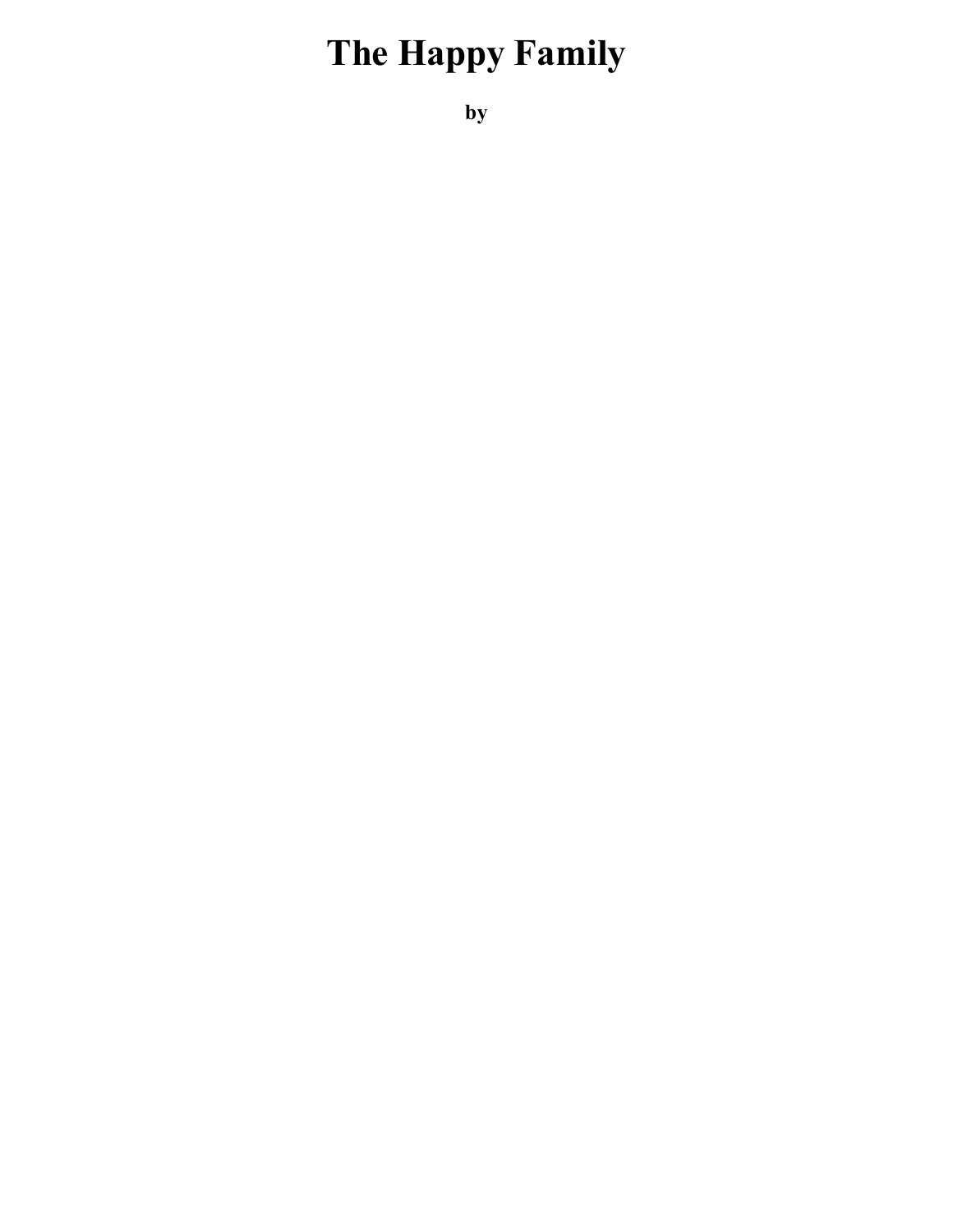## **Hans Christian Andersen**

## **(from** *Hans Andersen Forty-Two Stories* **[1930], translated by M. R. James)**

The biggest green leaf we have in this country is certainly the burdock leaf. If you hold it in front of your little stomach it makes a regular apron, and if you put it on your head in rainy weather it is as good as an umbrella, it's so monstrous big. No dock ever grows single—no, where one grows, more grow. They make a beautiful show, and all that beauty is food for snails. The big white snails (which gentlefolk used in old times to have made into a fricassee, and they ate it and said, "Ha! How good that is"; for they thought it tasted delicious), they lived on the burdock leaves, and for that reason the burdocks used to be sown.

Well, there was an old manor house where people no longer ate snails. The snails had died out, but the docks hadn't died out. They grew and grew, over all the paths and all the beds, so that you could no longer get the upper hand of them, and it was a regular forest of docks. Here and there stood an apple tree, or a plum; otherwise you would never have guessed it was a garden; everywhere it was burdocks, and among them lived the two last snails, who were very, very old. They didn't know themselves how old they were, but they could quite well remember that there had been many more of them, and that they came of a family from foreign lands, and that the whole forest had been planted for them and theirs. They had never been outside it, but they knew that there was something in the world besides it, which was called the manor house, and that there you were boiled and you turned black and then you were laid on a silver dish; but what happened after that nobody knew. For the rest, what it felt like to be boiled and put on a silver dish they couldn't imagine, but it was bound to be delightful, and was extremely distinguished. Neither the cockchafer, nor the toad, nor the earthworm, whom they questioned about it, could give them any information, for none of them had ever been boiled or put on a silver dish.

The old white snails were the most distinguished people in the world—that they knew. And the forest existed for them, and the manor house existed in order that they might be boiled and put on a silver dish.

Well, they lived a very solitary and happy life, and since they had no children they had adopted a small common snail whom they brought up as their own. But the little one would not grow, for he was a common snail. However, the old people, and especially the mother, thought she could see he was getting on, and she asked father, if he couldn't see it himself, to feel the little snail's shell; and he felt it and agreed that mother was right.

One day there was a heavy shower.

"Hark how it drum-rum-rums on the docks," said the father snail.

"There's drops coming, too," said the mother. "Look, they're trickling right down the stalk! You'll see, it will be wet here. I'm glad we have our good houses, and the little one has his, too. Really, more has been done for us than for all the rest of creation; anyone can see we are the gentry of the world. We have houses from our birth, and the dock forest has been planted for us. I should like to know how far it extends and what there is outside it."

"There's nothing outside it," said the father. "No one can be better off anywhere than here, and I have nothing to wish for."

"Well," said the mother, "I *should* like to go to the manor house and be boiled and put on a silver dish. That's what happened to all our ancestors, and you may be sure there's something special about it."

"The manor house has very probably fallen down," said father, "or else the dock forest has grown over it so that the people can't get out. There's no sort of hurry about it, but you are always so terribly impetuous, and the little one is beginning to take after you. Hasn't he taken only three days to crawl up that stalk? It makes me giddy to look up at him."

"You mustn't be hard on him," said mother; "he creeps very carefully. He's a great joy to us, and we old people have nothing else to live for. But now, have you thought about this: where we can get a wife for him? Don't you think that somewhere, deep in the forest, there must be someone of our family?"

"Black snails enough, I'm sure there are," said the old man. "Black snails without houses—but that's very poor work, and